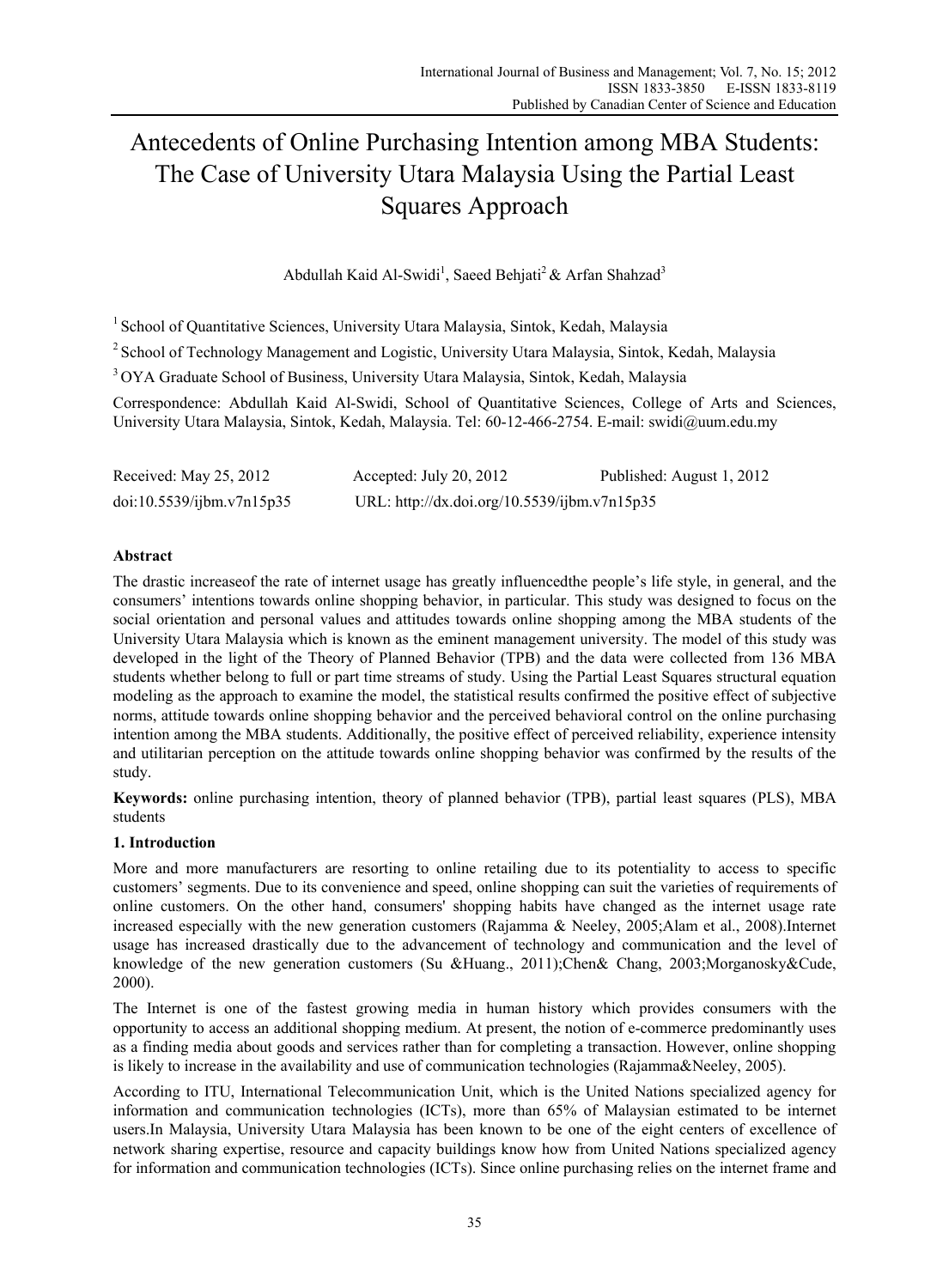know how knowledge, the Malaysian ICT infrastructure is expected to change greatly the future consumption styles and behavior.

The aim of this paper was mainly to examine the effect of subjective norms, attitude towards online shopping behavior and the perceived behavioral control on the online purchasing intention among the future customers as reflected by the MBA students' perceptions. Also, this study aimed to examine the effect of perceived reliability, experience intensity and utilitarian perception on the attitude towards online shopping of the future business leaders, MBA students.

## **2. Theoretical Background**

The Theory of Planned Behavior (TPB), as introduced by Ajzen (1991), has been much adopted by those who study in the area of social psychology and marketing study. One key aspect of TPB is about behavioral intention, especially the intention of taking on a particular behavior or a specific product (Fattahi, 2010).

According to TPB, individual actual consumption behavior depends on consumption intention and perceived behavioral control. Moreover, the consumption intention depends on attitude (A), subjective norm (SN) and perceived behavioral control (PBC) (Fishbein & Ajzen, 1975). Based on the philosophy of this theory, the individual behavior can be estimated and evaluated and therefore can be easily modified or changed (Wang et al., 2007).

In general, the model of this study was developed in accordance with the TPB that can account for the influence of perceived opinion of other people on the online purchasing decisions in uncertain environment (Fishbein & Ajzen, 1975). TPB is different from the Theory of Reason Action (TRA) since it explains the actual behavior by the intention towards the behavior and the belief regarding the access to the resources required for conducting the behavior (Ajzen, 1991).This may encompass the availability of the resources and the focal person's self-confidence in the ability to conduct the behavior.

Apparently, the theory of planned behavior (TPB) has been given an increasing attention by researchers in empirical studies pertaining to social psychology and consumption (Ajzen, 1991; Ajzen & Driver, 1992; Ajzen & Madden, 1986).

In the literature of marketing, there are a number of streams of research addressing the factors that have significant effect on online shopping intention and actual behavior. In this research we utilize social orientation and personal valuesthat shape individual attitude toward online shopping. Apart from retesting the relationships as in the TBP, the effect of four factors namely Perceived Reliability, Experiential Intensity, Utilitarian Perception, and Hedonic Motivation on the attitude towards online shopping was examined. The factors that were utilized in this study were selected due to their potential affect as some have been studied separately in the literature (see Table 1 for reference).

| Variable                      | Source                                                                       |  |  |  |
|-------------------------------|------------------------------------------------------------------------------|--|--|--|
|                               | Alam et al. (2008); Naveed and Eddaoudi(2009); Yulihasri et al. (2011);      |  |  |  |
| Perceived Reliability (trust) | Hsieh and Liao $(2011)$ ; Jun and Jaafar $(2011)$ ; Chiu et al. $(2008)$     |  |  |  |
| Experiential intensity        | Naseri (2011); Hsieh and Liao(2011); MorganoskyandCude(2000)                 |  |  |  |
|                               | Dennis et al. (2010); Liu& Forsythe(2010) Yulihasri et al. (2011); Hsieh     |  |  |  |
| Utilitarian perception        | and Liao (2011); Jun and Jaafar (2011); Demangeotand Broderick               |  |  |  |
|                               | $(2007)$ ; Kim and Foresythe $(2009)$                                        |  |  |  |
|                               | Dennis et al. $(2010)$ ; Liu & Forsythe $(2010)$ ; Mahmoud et al. $(2011)$ ; |  |  |  |
| Hedonic motivation            | Demangeotand Broderick(2007); Chiuet al. (2008); Kim and Foresythe           |  |  |  |
|                               | (2009)                                                                       |  |  |  |

Table 1. Some influential factors affecting the attitude towards online shopping behavior

#### **3. Literature Review and Hypotheses Development**

As discussed earlier, this study is theoretically based on the Theory of Planned Behavior (TPB) that has been introduced by Ajzen (1991) as an extension to the Theory of Reasoned Action (TRA). The TPB accounts for the situation in which the focal people have incomplete volitional control over the resources that might affect the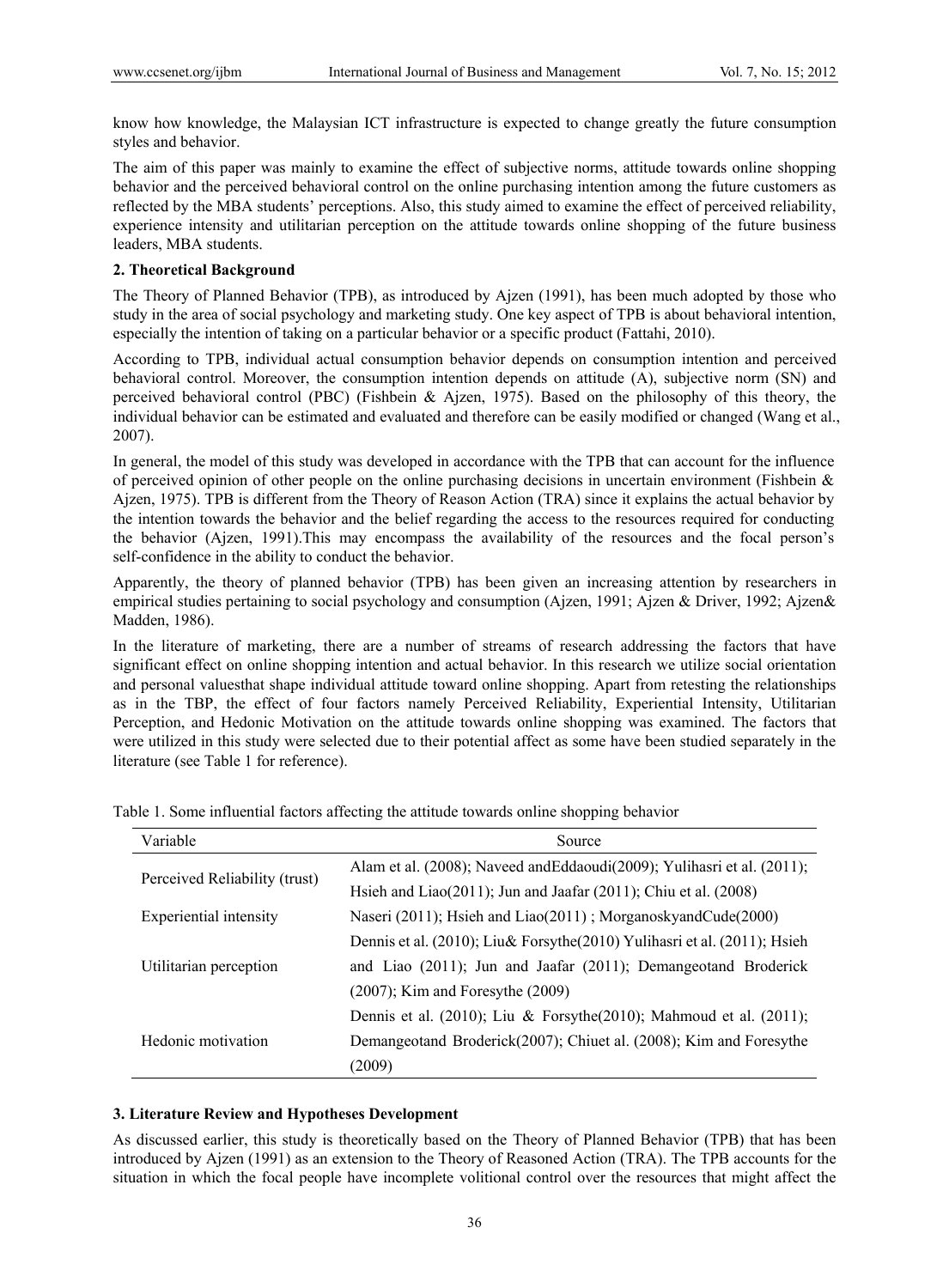## decision (Ajzen, 1991).

In the following, brief discussions are provided for the purpose of hypotheses development.

## *3.1 On-line Purchasing Intention*

Online marketing is an area where the concept of the traditional store marketing was altered. This area is also pertaining in depth to behavioral issues. Lack and fragment of understands of behavioral issues distinguished by success and failure of some e-retailers (Sahney et al., 2008). While most of previous researches merely focused on modeling the online buying and decision-making process (Sahney et al.., 2008), the research pertaining to behavioral issues is still lacking (Alam et al., 2008).

What leads a buyer to shop online regarding to behavioral involvement is the matter that develops an objective here to identify such factors that lead to positive attitudes of consumers toward online shopping wherein hypothesis of such factors tested and measured through structural equation modeling (SEM) analysis. Therefore the finding may be used by marketing managers and academicians for assessing on-line purchasing intention and might be, also, considered when constructing, managing, and evaluating marketing strategies.

## *3.2 Subjective Norms*

Subjective norms can be defined as the perceived social pressure to perform or not perform behavior (Ajzen, 1991).Norms and social networking has influence on the individuals by transmitting information and reducing risk in their selection decisions.

The move toward online shopping in a general manner bears the significance of subjective norms in the process of decision making of consumers (Wang, 2007; Yulihasri et al., 2011). Social normative influence could be of high importance to a consumer when considering an online buying (Hansen, 2008), therefore it can be hypothesized that upon having a positive subjective norm; consumers are more likely to do online shopping. Thus the following hypothesis can be empirically tested.

## *H1: subjective norms have a positive significant impact on On-line purchasing intention*

#### *3.3 Attitude*

Consumer's attitude based on the theory of planned behavior is perceived favorable or unfavorable feeling when someone is doing something. It is a predictive of the person's intention to engage in a particular behavior(Ajzen, 1991).It has been widely indicated that positive or negative attributes of a certain behavior let individuals to automatically bring forth an attitude toward the behavior itself (Ajzen, 1991).

Many researchers (such as Wang, 2007;Abdul-Muhmin, 2011) found that the attitude toward the online shopping behavior significantly influenced onlineshopping behavior while some others, like Hansen , (2007), believes thatthis relationship should be moderated by experience.

Based on the previous arguments and other supporting ones, it is reasonable to postulate the following testable hypothesis:

# *H2: The individual's attitudeson online shopping behavior has a positive significant effect on On-line purchasing intention*

#### *3.4 Perceived Behavioral Control*

As defined by Ajzen and Madden (1986), perceived behavioral control reflects someone's perception on the availability of resources or opportunities of performing a behavior, i.e. consumer's judgment on his own feasible consumption degree. Existing literatures about social psychology on behavioral studies postulated that Attitudes have been indicated to be significant predictors of treatment, the intention to do the behavior and explicative elements of alternatives in particular person's behavior (Fattahi,2010;Hsieh & Liao, 2011). According to Wang (2007) and Hsieh and Liao (2011), perceived behavior control has a significant influence on the individual's shopping online behavior.

Therefore, the following hypothesis aims to examine empirically this relationship as postulated in the following:

## *H3: perceived behavioral control has a positive significant effect on theOn-line purchasing intention*

## *3.5 Perceived Reliability*

The previous research has clearly illustrated the importance of security pertains to trust and confidence in the issues of transaction medium and privacy (Sahney et al., 2008).The issues of trust, confidence and risk are always present in the buyers' mind. What consumers apparently concern is to receive the right quality and the right quantity within the promised time frame (Alam et al., 2008). The study carried out by Naveed and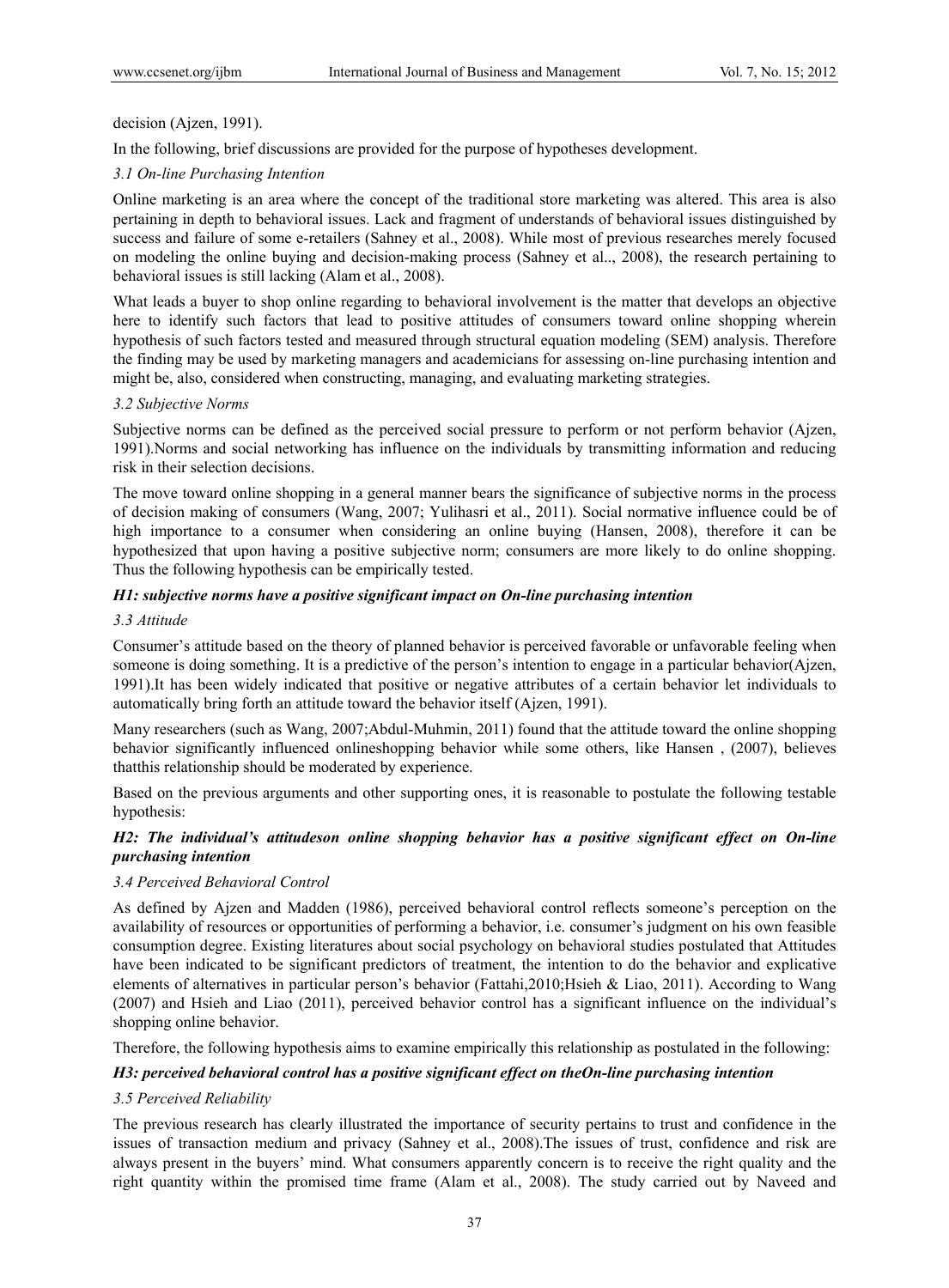Eddaoudi (2009) specified that trust in online retailing context is related to any relationship between the online seller and buyer.

Severalother studies (such as Chiu et al., 2008; Jun and Jaafar, 2011; Hsieh and Liao, 2011; Alam et al., 2008; Yulihasri et al., 2011) demonstrated the importance of trust as a substantial factor that positively impacts the online shopping behavior. They, moreover, argued that perceived reliability or trust on the internet is the basis for customers' involvement in onlineshopping. This trust can be a normal result of the willingness of the seller to provide a safe environment for online transaction until the product delivery moment.

In the context of growth of electronic commerce and telecommunication knowledge, the motion of reliability needs to be investigated. Thus, the Perceived Reliability factors were selected as part of the study in hand.

From the preceding discussion, the following hypotheses can be deduced:

## *H4: perceived Reliability has a positive significant effect on the attitude towards on-line shopping*

## *3.6 Experience Intensity*

According to Naseri (2011) having prior experience on shopping online would significantly decrease the amount of time and cognitive efforts involved in both learning and conducting web shopping.Similarly, Hsieh and Liao (2011) argued that experience reduce the time needed to navigate and search for information therefore increasing the probability of online purchase. However, experimental dimensions of the site is its ability to produce an involving shopping experience, it enables shoppers to further explore their shopping interests or needs. Furthermore, Morganosky and Cude (2000) noted that online shopping has been more common among those who have experience on purchasing online. These arguments lead to hypothesizing the following hypothesis to be examined:

# *H5: Experiential intensity has positive significant effect on the attitude towards on-line shopping*

#### *3.7 Utilitarian Perception*

Purchasing online may provide values not available from other channels such as convenience, less physical effort, broad product selection and availability (Liu & Forsythe, 2010). Many studies, however, showed that perceived Utilitarian significantly enhancesthe consumer intentions towards online shopping and willingness to purchase from the site (Dennis et al., 2010). Several authors utilize factors as a benchmark to measure the utilitarian perception such as usability, ease of use, response time, site fundability and accessibility, convenience design and efficiency (Demangeot & Broderick, 2007; Jun & Jaafar, 2011; Kim and Foresythe, 2009). In addition to that, usefulness has been found to be linked with utilitarian shoppers and its influence on the attitude towards online shopping has been confirmed (Liu & Forsythe, 2010; Yulihasri et al., 2011). In other words, consumers seek value through the shopping process; thus, Utilitarian perception is a significant criterion to shopping online.Based on the previous discussion, this study aims to examining the following hypothesis:

# *H6: Utilitarian perception has a positive significant impact on theattitude towards on-line shopping*

## *3.8 Hedonic Motivation*

Perception of hedonic and enjoyment associated with shopping online laying emphasis on the hedonic pleasures (Sahney et al., 2008).Some studies such as conducted by Liu and Forsythe(2010); Kim and Eastin (2011) indicated that an enjoyable experience influences consumer adoption of Internet devices. Since consumers pursue both utilitarian and hedonic value through shopping, this feeling evoked online retailers. In other words, rich shopping environment influence shopping experience of the customer. To confirm the effect of hedonic motivation on the online shopping behavior, the following hypothesis was introduced to be tested:

# *H7: Hedonic motivation has a positive significant effect on the attitude towards On-line shopping*

#### **4. Research Framework**

Based on the literature review and the process used to develop the hypotheses of the study, Figure 1 illustrates the research framework and the hypotheses this study aimed to empirically test.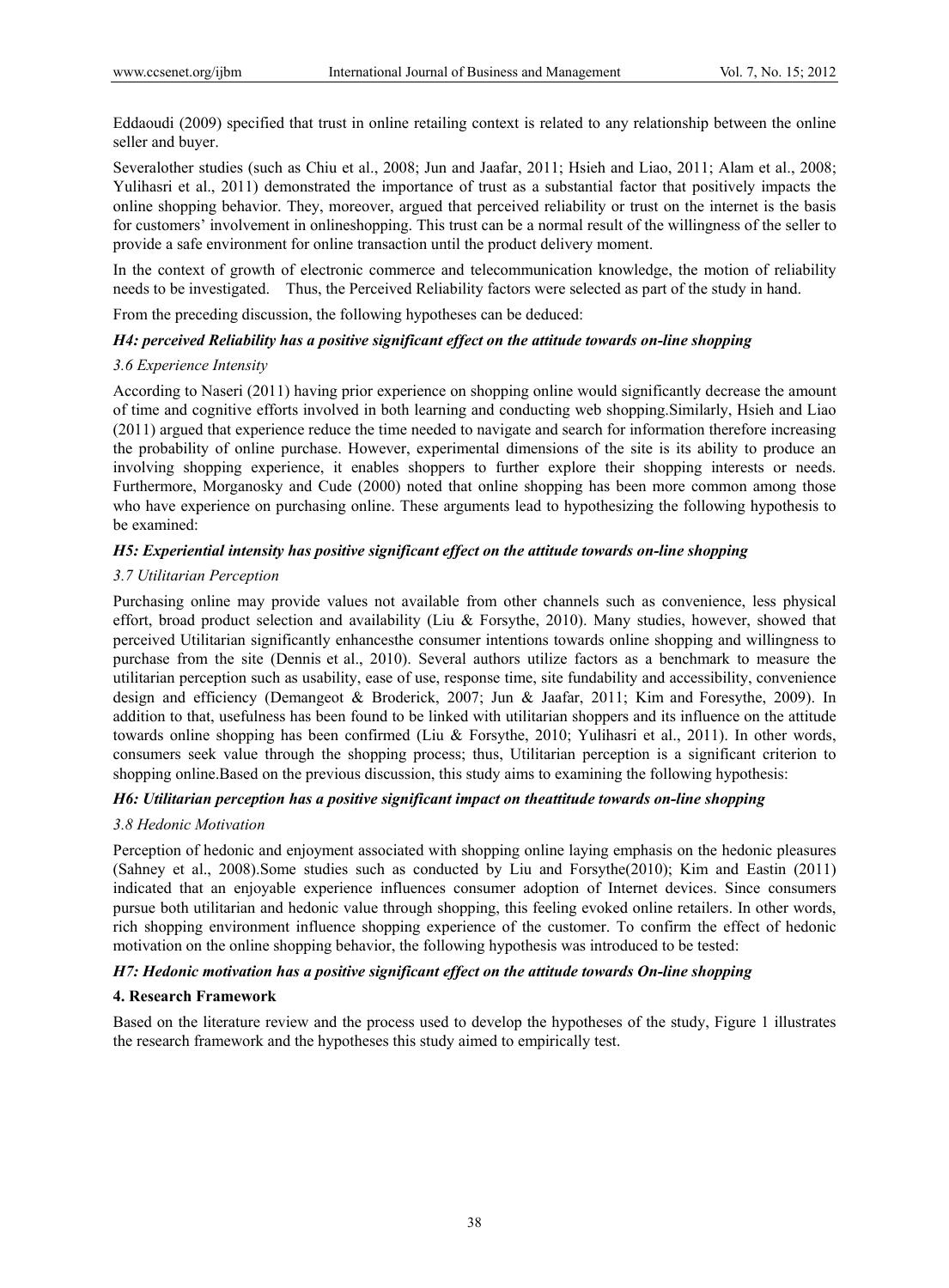

Figure 1. Research framework

# **5. Research Design and Methodology**

## *5.1 Instrument and Measurement of the Variables*

The questionnaire was pre-tested within expert in quantitative science field to prevent any vagueness and misunderstanding of wording and sequence of the questions.

All the items were utilized using a seven point Likert scale anchored between "Strongly Disagree (1)" and "Strongly Agree (7)".

It may be noted that the scale items used in the instrument were books, Music CD's, Software, DVD & videotapes, Cloths, Sport equipments and others which were measuring online shopping orientation. In addition, several demographic variables such as gender, age, race, Internet usage rate and Frequency purchase online, Type of products bought over internet were also measured.

## *5.2 Sampling and Data Collection Procedures*

For the purpose of this study, the data was collected based on the survey questionnaire distributed to the MBA students. The email list of MBA students of UUM was utilized. In UUM, there are currently 1173 MBA students in both full time and part time streams of study. Based on the sampling frame obtained from the UUM, the questionnaire was made available online and was sent to all the students in the list to have a random sample of the usable questionnaires. Students were requested to respond to the questionnaire and send them back by email. Out of the distributed questionnaires, 156 questionnaires were returned out of which only 136 were usable.

## *5.3 Non-response Bias*

As argued by Armstrong and Overton (1977) and Kannan et al. (1999) that the late respondents who responded after many reminders can be considered as the non-respondents. This study examined the non-response bias by following the method suggested by Armstrong and Overton (1977) and Kannan *et al*. (1999) by testing the differences between the responses of the early and late respondents. If differences between late and early respondent were found to be significant, this may reflect the underlying differences between respondents and non-respondents.

In the study, the T test was used to investigate the difference between the early and late respondents regarding all the variables of the study. A number of 92 questionnaires were received without sending the reminder whereas 44 were received after sending the online questionnaire once again to the students' list. Based on the T test conducted using IBM SPSS version 19.0, the differences between the responses of the two groups of respondents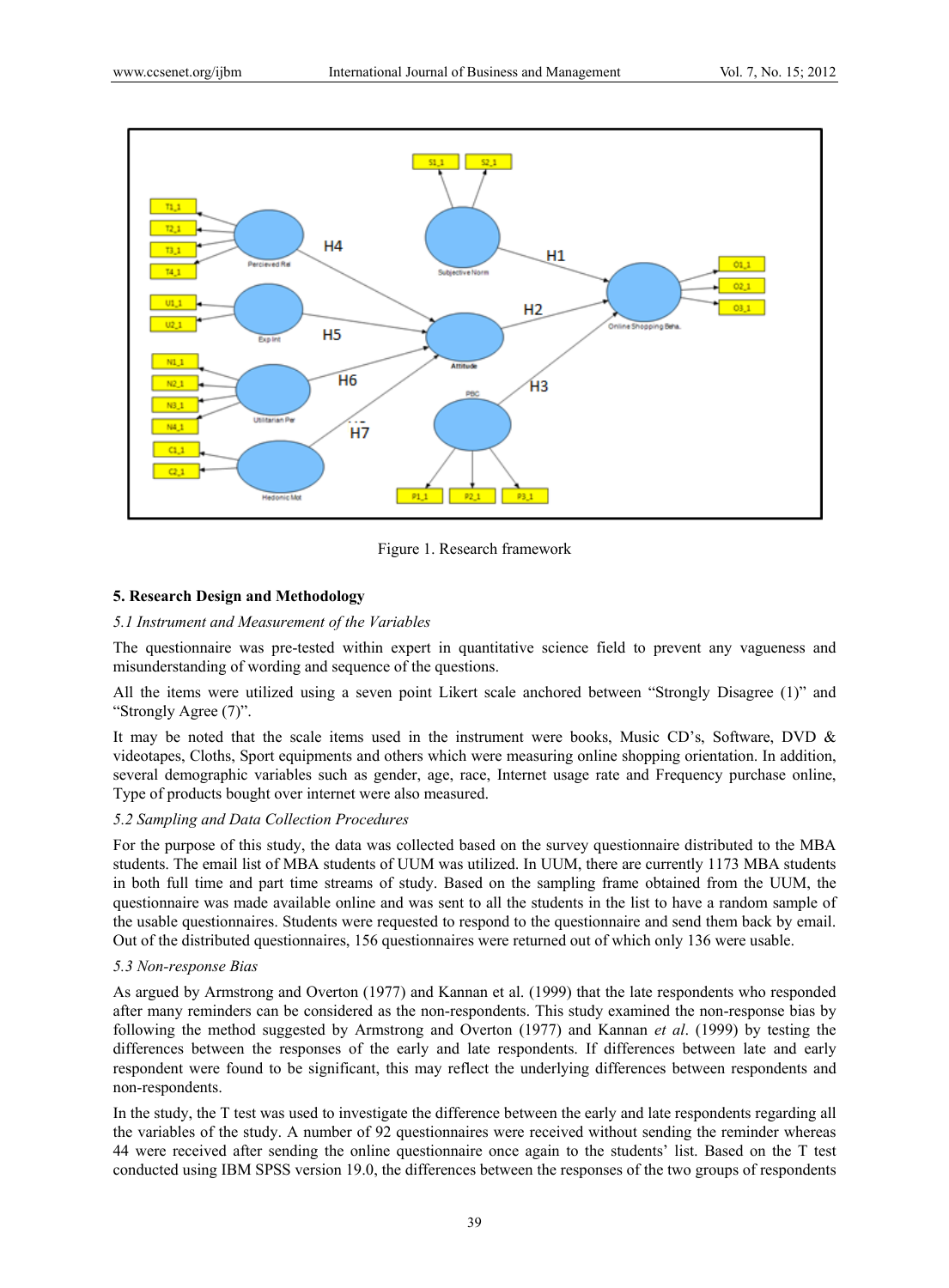regarding all the variables were not statistically significant indicating the absence of the issue of the non-response bias.

# *5.4 Profile of the Respondents*

As illustrated in Table 2, respondents were equally distributed based on their gender while 50.7 % were males, 49.3 % were females. Of course, since the targeted sample was focused on MBA students, more than half of the surveyed students, 59.6 %, were less than 30 years of age and 40.4 % of them were more than 30 and these are mainly the part timer students who are already having jobs.

The results also showed that the majority of the students were Malay with 64.7% and the rest distributed as 8.8 %, 7.4 %, and 19.1 % for Chinese, Indians, and others respectively.

With respect to the internet usage and items purchased online, the results showed that more than 91% of the sample they have been using the internet for more than 4 years. Furthermore, the most frequent purchased items were the clothes with 44.1 % and books came at the third order with only 14.7 %. Table 2 detailed the results related to the sample distribution according to some variables of interest.

| Variable                              | Descriptions      | Frequency      | $\%$ |
|---------------------------------------|-------------------|----------------|------|
| Gender                                | Male              | 69             | 50.7 |
|                                       | Female            | 67             | 49.3 |
| Race                                  | Malay             | 88             | 64.7 |
|                                       | Chinese           | 12             | 8.8  |
|                                       | Indians           | 10             | 7.4  |
|                                       | others            | 26             | 19.1 |
| Age                                   | Less than 30      | 81             | 59.6 |
|                                       | More than 30      | 55             | 40.4 |
| <b>Internet Usage Duration</b>        | $< 6$ months      | $\mathbf{1}$   | 0.7  |
|                                       | 1-3 years         | 10             | 7.4  |
|                                       | years             | 38             | 27.9 |
|                                       | $>=7$ years       | 87             | 64.0 |
| Type of products bought over internet | <b>Books</b>      | 20             | 14.7 |
|                                       | Music CD          | $\mathbf{1}$   | 0.7  |
|                                       | Softwares         | 9              | 6.6  |
|                                       | <b>DVD</b><br>and | 5              | 3.7  |
|                                       | videotapes        |                |      |
|                                       | Clothes           | 60             | 44.1 |
|                                       | Sports'equipments | $\overline{4}$ | 2.9  |
|                                       | Others            | 26             | 19.1 |

Table 2. Respondents' profile

#### *5.5 Goodness of the Measure and Data Analysis Procedures*

The performed inspection of multivariate kurtosis statistics revealed that the data could not meet the normality assumption which is the base for Maximum Likelihood Estimation (MLE), the method of estimation on which covariance based SEM is built. The violation of the multivariate normality assumption was indicated by the Mardia's (1970) coefficient of multivariate kurtosis which was calculated AMOS (Arbuckle, 2006). The Mardia's coefficient was found to be 106.075 with critical ratio 16.210 exceeding the cut-off value of 5.0 as suggested by Bentler (2006). This result revealed that multivariate normality assumption was not tenable.

In addition to that, the number of parameters to be estimated based on AMOS package was 106 that require at least five times this number, 530, to be the minimum sample size required if the AMOS to be used (Kline, 2011).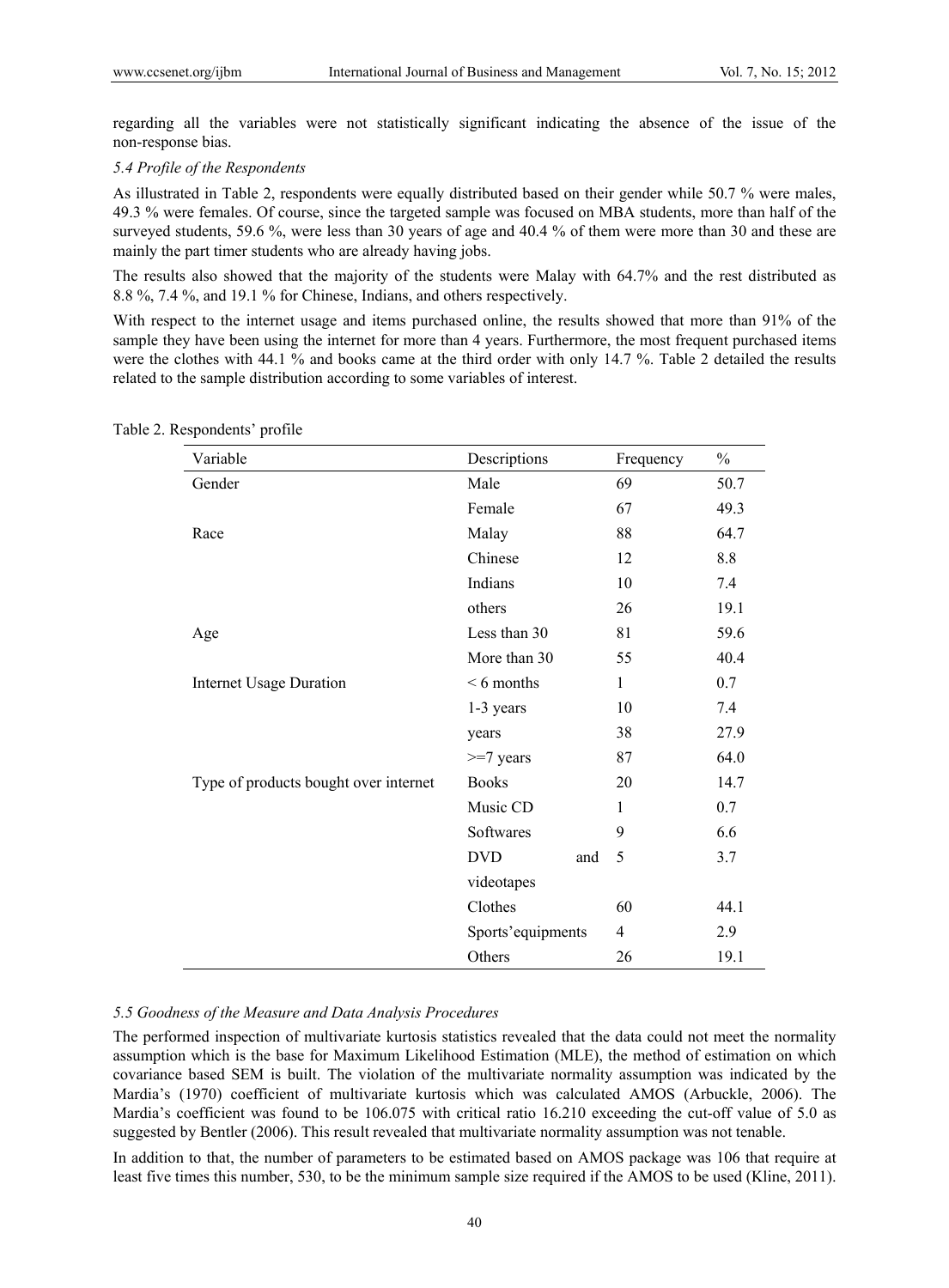Due to these two main reasons, we resorted to the *Partial Least Squares* (PLS) path modeling algorithm which is characterized to be distribution free statistical modeling technique with less demand regarding the sample size required (Chin, 1998). Therefore, this study employed SmartPLS 2.0 for the data analysis purpose.

# 5.5.1 Validity and Reliability of the Measures

The goodness of the measure of this study was established through the reliability and construct validity. Construct validity concerns the appropriateness and validity of the measure in testing the theory it was designed to test. Relatedly, the reliability of the measure concerns the consistency of the measure in measuring the concept of concern(Sekaran & Bougie, 2010).

## 5.5.1.1 Construct Validity

As discussed earlier, construct validity refers to the extent to which the measure fits the theory based on which the measure was designed (Sekaran&Bougie, 2010). Meaning that, the concern of the construct validity is whether the instrument taps the hypothesized concept.To validate the measures of the study, the convergent and discriminant validity were thoroughly investigated and the results were reported as discussed in the following.

## 5.5.1.2 Convergent Validity and Reliability

The convergent validity of the measure is defined as the degree to which a set of items converge consistently to measure a particular concept. It can be measured through the factor loadings, composite reliability (CR) and average variance extracted (AVE) criteria (Hair et al., 2010). To establish that, we examined the items' factor loadings and cross loadings to identify if there are problems related to some items. The cutoff value of 0.5, as suggested by (Hair et al., 2010), was used to assess the goodness of items' loadings. As exhibited in Table 3, all the items' loading exceeded the recommended value of 0.5 (Hair et al., 2010). In other words, results in Table 3 shows that all the items highly loaded on their respective factors when compare to their loadings on other factors.

| Items             | Attitude | Hedonic<br>Motivation | Utilitarian<br>Perception | Online<br>Shopping<br>Behavior | Perceived<br>Behavior<br>Control | Subjective<br>Norm | Perceived<br>Reliability | Experiential<br>intensity |
|-------------------|----------|-----------------------|---------------------------|--------------------------------|----------------------------------|--------------------|--------------------------|---------------------------|
| $A1_1$            | 0.880    | 0.251                 | 0.504                     | 0.336                          | 0.179                            | 0.302              | 0.492                    | 0.239                     |
| A2 1              | 0.825    | 0.110                 | 0.544                     | 0.199                          | 0.149                            | 0.279              | 0.422                    | 0.207                     |
| $A3_1$            | 0.849    | 0.411                 | 0.338                     | 0.464                          | 0.314                            | 0.468              | 0.585                    | 0.317                     |
| $A4_1$            | 0.793    | 0.078                 | 0.411                     | 0.321                          | 0.143                            | 0.260              | 0.502                    | 0.180                     |
| $C1_{1}$          | 0.207    | 0.876                 | 0.178                     | 0.625                          | 0.636                            | 0.370              | 0.272                    | $-0.197$                  |
| $C2_{1}$          | 0.274    | 0.932                 | 0.312                     | 0.559                          | 0.702                            | 0.518              | 0.388                    | $-0.012$                  |
| $N1_1$            | 0.573    | 0.321                 | 0.933                     | 0.338                          | 0.313                            | 0.650              | 0.475                    | 0.353                     |
| $N2_1$            | 0.452    | 0.317                 | 0.948                     | 0.242                          | 0.255                            | 0.521              | 0.357                    | 0.340                     |
| $N3_1$            | 0.482    | 0.206                 | 0.909                     | 0.268                          | 0.354                            | 0.378              | 0.382                    | 0.255                     |
| N4 1              | 0.391    | 0.157                 | 0.868                     | $-0.041$                       | 0.124                            | 0.409              | 0.301                    | 0.426                     |
| O1 1              | 0.262    | 0.660                 | 0.209                     | 0.904                          | 0.704                            | 0.451              | 0.508                    | $-0.133$                  |
| $O2_{1}$          | 0.539    | 0.278                 | 0.405                     | 0.752                          | 0.424                            | 0.430              | 0.481                    | 0.141                     |
| $O3_1$            | 0.264    | 0.675                 | 0.010                     | 0.881                          | 0.613                            | 0.274              | 0.382                    | $-0.164$                  |
| $P1_1$            | 0.200    | 0.762                 | 0.355                     | 0.656                          | 0.908                            | 0.354              | 0.273                    | $-0.143$                  |
| $P2_1$            | 0.265    | 0.713                 | 0.345                     | 0.574                          | 0.926                            | 0.336              | 0.281                    | $-0.141$                  |
| $P3_1$            | 0.138    | 0.334                 | $-0.006$                  | 0.497                          | 0.648                            | 0.345              | 0.354                    | $-0.101$                  |
| $S1_1$            | 0.407    | 0.529                 | 0.479                     | 0.459                          | 0.412                            | 0.953              | 0.704                    | 0.166                     |
| $S2_1$            | 0.345    | 0.408                 | 0.559                     | 0.396                          | 0.362                            | 0.936              | 0.562                    | 0.270                     |
| $T1_1$            | 0.469    | 0.340                 | 0.444                     | 0.340                          | 0.295                            | 0.610              | 0.821                    | 0.161                     |
| $T2$ <sup>1</sup> | 0.439    | 0.189                 | 0.318                     | 0.360                          | 0.239                            | 0.642              | 0.814                    | 0.199                     |
| $T3_1$            | 0.568    | 0.299                 | 0.311                     | 0.568                          | 0.319                            | 0.504              | 0.849                    | $-0.042$                  |
| T4 1              | 0.540    | 0.408                 | 0.359                     | 0.514                          | 0.336                            | 0.545              | 0.881                    | $-0.130$                  |
| $U1$ 1            | 0.178    | $-0.020$              | 0.248                     | $-0.102$                       | $-0.187$                         | 0.174              | $-0.066$                 | 0.907                     |
| U2 1              | 0.325    | $-0.138$              | 0.409                     | $-0.049$                       | $-0.126$                         | 0.238              | 0.096                    | 0.973                     |

Table 3. Loadings and cross loadings

Next, the composite reliability was examined as an important aspect of convergent validity. The composite reliability refers to the extent to which a set of items indicates consistently the latent construct (Hair et al., 2010).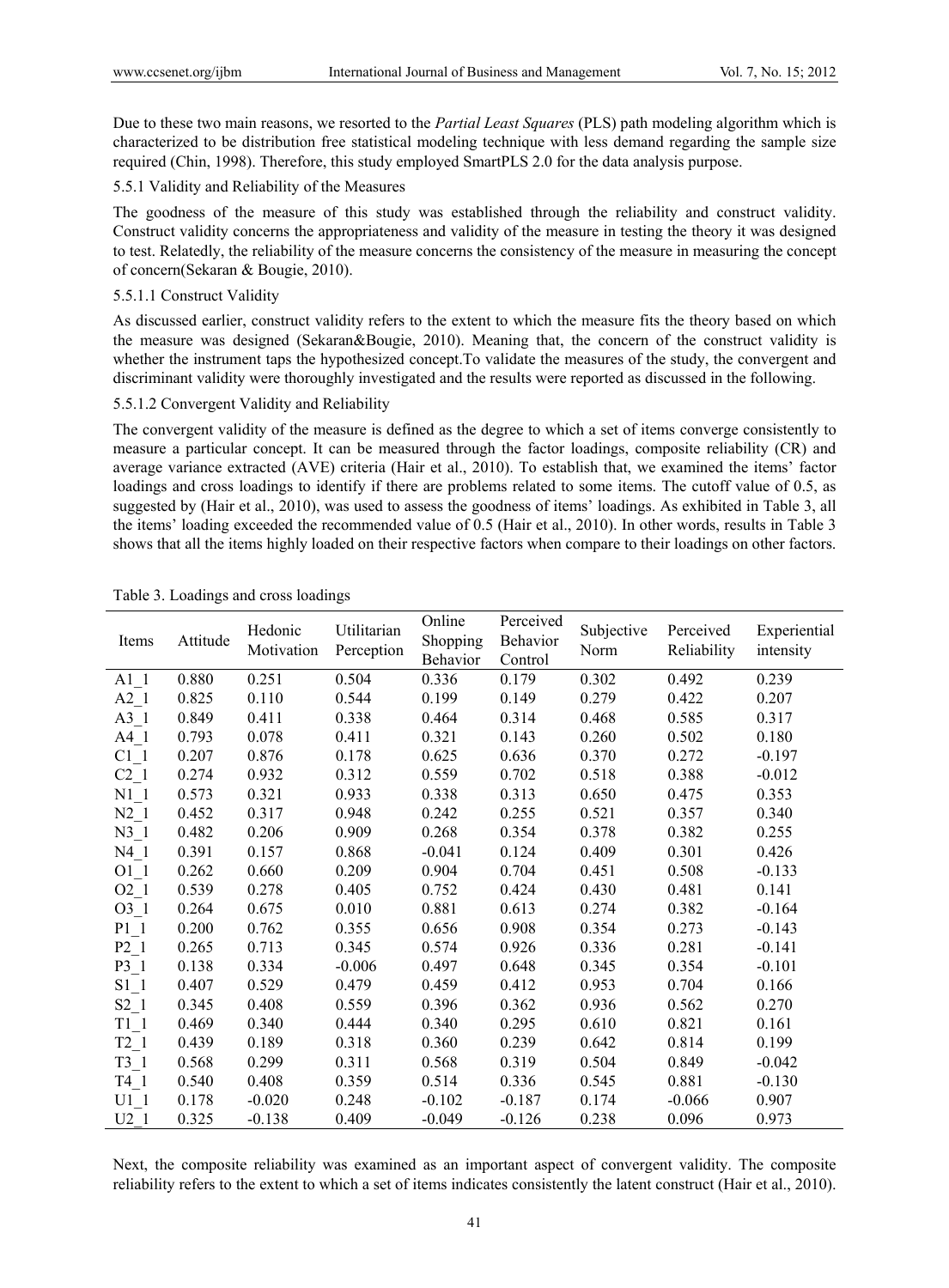As illustrated in Table 4, the composite reliability ranged from 0.884 to 0.954 which exceeds the recommended value of 0.7 thus indicates an adequate convergent validity (Fornell&Larcker, 1981; Hair et al., 2010).

Additionally, the average variance extracted (AVE), which refers to the average variance extracted among a set of items, was examined. In fact, AVE can be used to compare the variance captured by the indicators with the variance assignable to the measurement errors. As suggested by Barclay et al. (1995), values of AVE higher than 0.5 indicate that the set of items has an adequate convergence in measuring the concern construct.Based on the results of Table 3, the values of average variances extracted (AVE) of all the constructs were ranged between 0.701 and 0.891. Thus the measures used have an adequate level of convergent validity.

| Model Construct          | Measurement | Loading | Cronbach's | CR <sup>a</sup> | $AVE^{b}$ |
|--------------------------|-------------|---------|------------|-----------------|-----------|
|                          | items       |         | Alpha      |                 |           |
| Attitude                 | $A1_1$      | 0.880   | 0.858      | 0.904           | 0.701     |
|                          | $A2_1$      | 0.825   |            |                 |           |
|                          | A3 1        | 0.849   |            |                 |           |
|                          | $A4_1$      | 0.793   |            |                 |           |
| Hedonic Motivation       | $C1_1$      | 0.876   | 0.782      | 0.900           | 0.818     |
|                          | $C2_1$      | 0.932   |            |                 |           |
| Utilitarian Perception   | N1 1        | 0.933   | 0.935      | 0.954           | 0.837     |
|                          | $N2_1$      | 0.948   |            |                 |           |
|                          | N3 1        | 0.909   |            |                 |           |
|                          | $N4_1$      | 0.868   |            |                 |           |
| Online Shopping Behavior |             |         | 0.802      | 0.884           | 0.719     |
|                          | $O1_1$      | 0.904   |            |                 |           |
|                          | $O2_{1}$    | 0.752   |            |                 |           |
|                          | $03_{1}$    | 0.881   |            |                 |           |
| Perceived<br>Behavior    |             |         | 0.773      | 0.873           | 0.701     |
| Control                  | P1 1        | 0.908   |            |                 |           |
|                          | $P2_1$      | 0.926   |            |                 |           |
|                          | $P3_1$      | 0.648   |            |                 |           |
| Subjective Norm          | $S1_1$      | 0.953   | 0.879      | 0.943           | 0.891     |
|                          | $S2_1$      | 0.936   |            |                 |           |
| Perceived Reliability    | $T1_1$      | 0.821   | 0.864      | 0.907           | 0.709     |
|                          | $T2_1$      | 0.814   |            |                 |           |
|                          | $T3_1$      | 0.849   |            |                 |           |
|                          | $T4_1$      | 0.881   |            |                 |           |
| Experiential intensity   | $U1_1$      | 0.907   | 0.880      | 0.939           | 0.885     |
|                          | $U2_1$      | 0.973   |            |                 |           |

Table 4. Results of measurement model

## **Note:**

<sup>a</sup> Composite Reliability (CR) = (square of the summation of the factor loadings)/{(square of the summation of the factor loadings) + (summation of the error variances) $\}$ 

<sup>b</sup> Average Variance Extracted (AVE) = (summation of the square of the factor loadings)/{(summation of the square of the factor loadings) + (summation of the error variances)}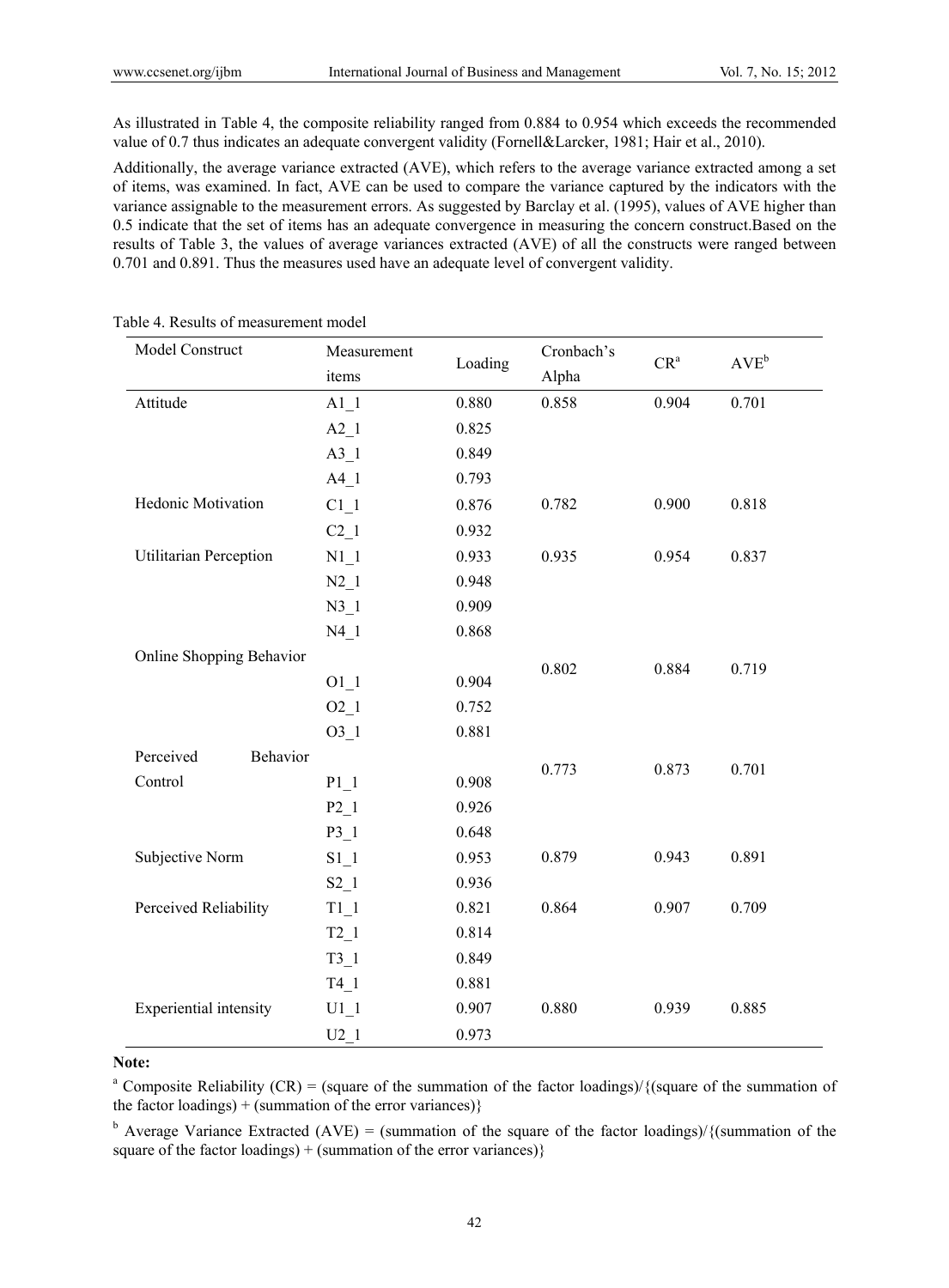In assessing the measurement model, results in Table 5 summarize the findings related to the main constructs of the study namely, Attitude, Hedonic Motivation, Utilitarian Perception, Online shopping behavior, Perceived behavioral control, Subjective norm, Perceived reliability, and experiential intensity. As indicated by the results in Table 4, all the eight constructs have shown an adequate level of validity in measuring their respective constructs since they showed a statistical significance of the loadings (Chow & Chan, 2008).

Table 5. Summary results of the model construct

| Model Construct           | Measurement | Standardized | T-Value |
|---------------------------|-------------|--------------|---------|
|                           | items       | Estimates    |         |
| Attitude                  | $A1_1$      | 0.880        | 13.875  |
|                           | $A2_1$      | 0.825        | 10.046  |
|                           | $A3_1$      | 0.849        | 13.805  |
|                           | $A4_1$      | 0.793        | 12.402  |
| Hedonic Motivation        | $C1_1$      | 0.876        | 3.298   |
|                           | $C2_1$      | 0.932        | 6.494   |
| Utilitarian Perception    | $N1_1$      | 0.933        | 14.918  |
|                           | $N2_1$      | 0.948        | 19.529  |
|                           | $N3_1$      | 0.909        | 15.382  |
|                           | $N4_1$      | 0.868        | 11.399  |
| Online Shopping Behavior  | $O1_1$      | 0.904        | 16.141  |
|                           | $02-1$      | 0.752        | 11.692  |
|                           | $03_1$      | 0.881        | 14.809  |
| PerceivedBehavior Control | $P1_1$      | 0.908        | 17.640  |
|                           | $P2_1$      | 0.926        | 15.855  |
|                           | $P3_1$      | 0.648        | 11.260  |
| Subjective Norm           | $S1_1$      | 0.953        | 17.078  |
|                           | $S2_1$      | 0.936        | 16.736  |
| Perceived Reliability     | $T1_1$      | 0.821        | 12.497  |
|                           | $T2_1$      | 0.814        | 14.997  |
|                           | $T3_1$      | 0.849        | 13.088  |
|                           | $T4_1$      | 0.881        | 11.151  |
| Experiential intensity    | $U1_1$      | 0.907        | 2.836   |
|                           | $U2_1$      | 0.973        | 6.618   |

#### 5.5.1.3 Discriminant Validity

The next step was to examine the discriminant validity of the measures.The discriminant validity of the measures refers to the degree to which items can differentiate among constructs. Meaning that, the items measuring constructs don't overlap.To say the same in different way, a particular construct shares higher variance with its own items than other constructs' items (Compeau et al., 1999).The discriminant validity of the measures was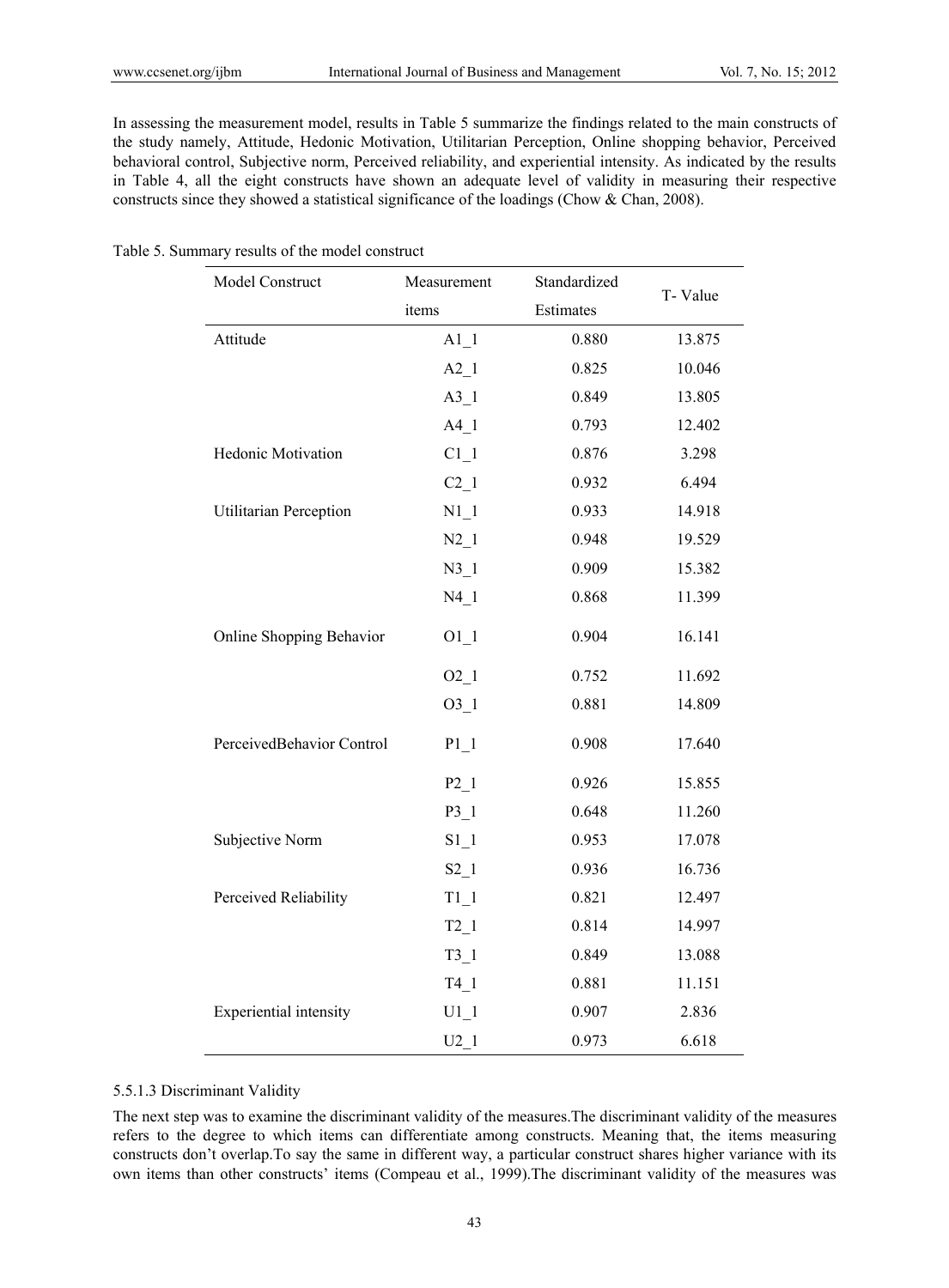examined by following the method suggested by Fornelland Larcker (1981). In this method, the square root of average variance extracted (AVE) should be higher than the cross correlation among constructs.As illustrated by Table 6, the diagonal elements, which are the square root of the AVE for each construct, is higher than the cross correlation between that construct and other constructs. Thus, these results demonstrated adequate discriminant validity. From the convergent validity and construct validity analysis, the construct validity of the measure can be concluded.

| Table 6. Mean, standard deviation and the results of the discriminant validity of constructs |  |  |  |  |  |
|----------------------------------------------------------------------------------------------|--|--|--|--|--|
|----------------------------------------------------------------------------------------------|--|--|--|--|--|

| Model Construct            |                  | Mean  | Stddev |       | 2        | 3     | $\overline{4}$ | 5     | 6     | 7     | 8     |
|----------------------------|------------------|-------|--------|-------|----------|-------|----------------|-------|-------|-------|-------|
| Attitude                   | $\left(1\right)$ | 3.985 | 1.008  | 0.837 |          |       |                |       |       |       |       |
| Experiential intensity     | (2)              | 2.379 | 1.576  | 0.287 | 0.941    |       |                |       |       |       |       |
| Hedonic Motivation         | (3)              | 4.152 | 1.152  | 0.270 | $-0.101$ | 0.905 |                |       |       |       |       |
| Online Shopping Behavior   | (4)              | 4.009 | 0.917  | 0.406 | $-0.072$ | 0.647 | 0.848          |       |       |       |       |
| Perceived Behavior Control | (5)              | 4.284 | 1.194  | 0.243 | $-0.155$ | 0.741 | 0.694          | 0.837 |       |       |       |
| Perceived Reliability      | (6)              | 4.136 | 0.979  | 0.604 | 0.041    | 0.372 | 0.539          | 0.356 | 0.842 |       |       |
| Subjective Norm            | (7)              | 3.912 | 1.148  | 0.400 | 0.227    | 0.500 | 0.455          | 0.412 | 0.675 | 0.944 |       |
| Utilitarian Perception     | (8)              | 3.673 | 1.193  | 0.527 | 0.371    | 0.280 | 0.239          | 0.295 | 0.422 | 0.546 | 0.915 |

## *5.6 Global Fit Measures (GoF)*

As defined by Tenenhaus et al. (2004), a global fit measure (GoF) for PLS path modeling is the geometric mean of the average communality and average  $R^2$  for the endogenous constructs. To support the validity of the PLS model, GoF value was estimated according to the guidelines set up by Wetzels et al. (2009). In our study, the obtained GoF value was 0.676 that exceeds the cut-off value of 0.36 for large effect sizes of  $\mathbb{R}^2$ . The comparison was made with the baseline values of GoF (small =0.1, medium =0.25, large =0.36) as suggested by Wetzels et al. (2009) providing evidence of adequate of global PLS model validity.

# *5.7 Predictive Relevance of the Model*

As discussed earlier, the magnitude of the  $R^2$  for the endogenous variables is an indicator of predictive power of the model. To confirm the predictive relevance of the model, the sample reuse technique was applied as suggested by Stone (1974) and Geisser (1975). In fact, the sample's reuse technique was argued by Wold (1982) to fit very well the PLS modeling approach (Götz, Liehr-Gobbers, & Krafft, 2011).

More specifically, we next examined the predictive validity of the model through the procedures suggested by Stone–Geisser non-parametric test (Geisser, 1975; Stone, 1974; Fornell& Cha, 1994; Chin, 1998). To achieve this purpose, the blindfolding procedures incorporated in Smart-PLS package were used. Blindfolding procedures is designed to remove some data and then estimate them as missing values.Based on that, the blindfolding procedure produce general cross-validating metrics  $Q^2$ .

Based on these procedures, there are different forms of  $Q^2$  that can be calculated based on the form of desired prediction. A cross-validated communality  $Q^2$ can be obtained when the data points predicted based on the latent variable scores. From another perspective, when the data points are obtained by the LVs that predict the block in question, a cross-validated redundancy  $Q^2$  is the output. The cross-validated redundancy measure can be a reliable measure of the predictive relevance of the model investigated (Fornell & Cha, 1994). If the test criterion, redundant communality was found to be larger than 0 for all the endogenous variables, the model is considered to have predictive validity, otherwise, the predictive relevance of the model cannot be concluded (Fornell  $\&$  Cha, 1994). The results of our model indicate that the cross-validated redundancy for Attitude and online shopping behavior were respectively 0.315 and 0.381 more than zero. Thus the predictive validity of the used model was established.

## *5.8 Testing the Research Model*

Next, we tried to analyze the path analysis results to test the hypotheses articulated in the research model of the study. As the results in Figure 2 showed that the  $R^2$ value of the Online shopping behavior was 0.554indicating the 55.4% of the variance in the online shopping behavior construct is explained by the Subjective norm, Attitude and Perceived behavioral control. Additionally, the  $R^2$  value of Attitude was 0.481 indicating that 48.1%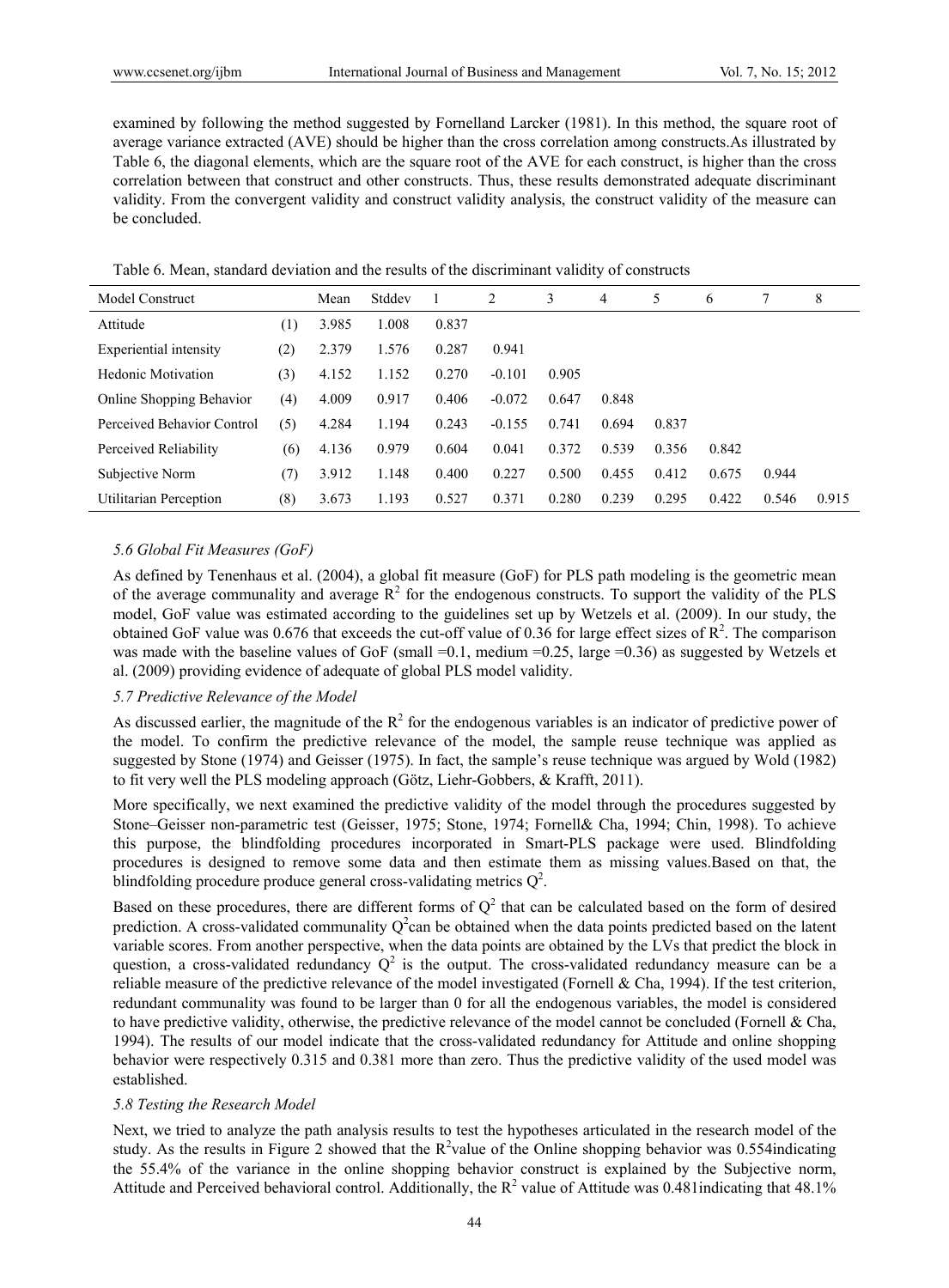of the variance is explained by the Hedonic Motivation, Utilitarian Perception, Perceived reliability and Experiential Intensity. Both values of  $\mathbb{R}^2$  indicated the significant importance of the predictor variables to the respective criterion variable. More specifically, Hedonic Motivation, Utilitarian Perception, Perceived reliability and Experiential Intensity have a significant impact on the Attitude that has, in turn, a significant impact on online shopping behavior.

The results of the study showed that Perceived reliability, Experiential intensity and Utilitarian Perception were found to have a positive significant effect on the Attitude towards online shopping behavior with indicators( $\beta$  = 0.477, t-value=6.837, p< 0.001),  $(\beta = 0.180, t$ -value=2.731, p< 0.01) and  $(\beta = 0.247, t$ -value=3.234, p< 0.001) respectively. These results indicated that H4 through H6 were supported by the results of the study. On the other hand, Hedonic motivation was found to be insignificant predictor of Attitude towards online shopping behavior  $( \beta = 0.042, t-value=0.612, p> 0.05)$ . Thus hypothesis H7 was not statistically supported by the results of this study.

The next step was to test the remaining three hypotheses related to the effect of Subjective norm, Attitude and Perceived behavioral control on the online shopping behavior. The results of the study confirmed the positive significant effect of the three variables with indicators ( $\beta = 0.128$ , t-value= 2.338, p< 0.05), ( $\beta = 0.212$ , t-value= 3.691, p< 0.001) and ( $\beta$  = 0.690, t-value= 11.906, p< 0.001) respectively. Thus the hypotheses H1 through H3 were supported by the results of the study. These results, moreover, confirm the importance of these three variables in explaining the variance in the online shopping behavior in the light of the theory of planned behavior. Table 7, Figure 2 and Figure 3; however, summarize the results related to the hypotheses of the study.



Figure 2. Path analysis results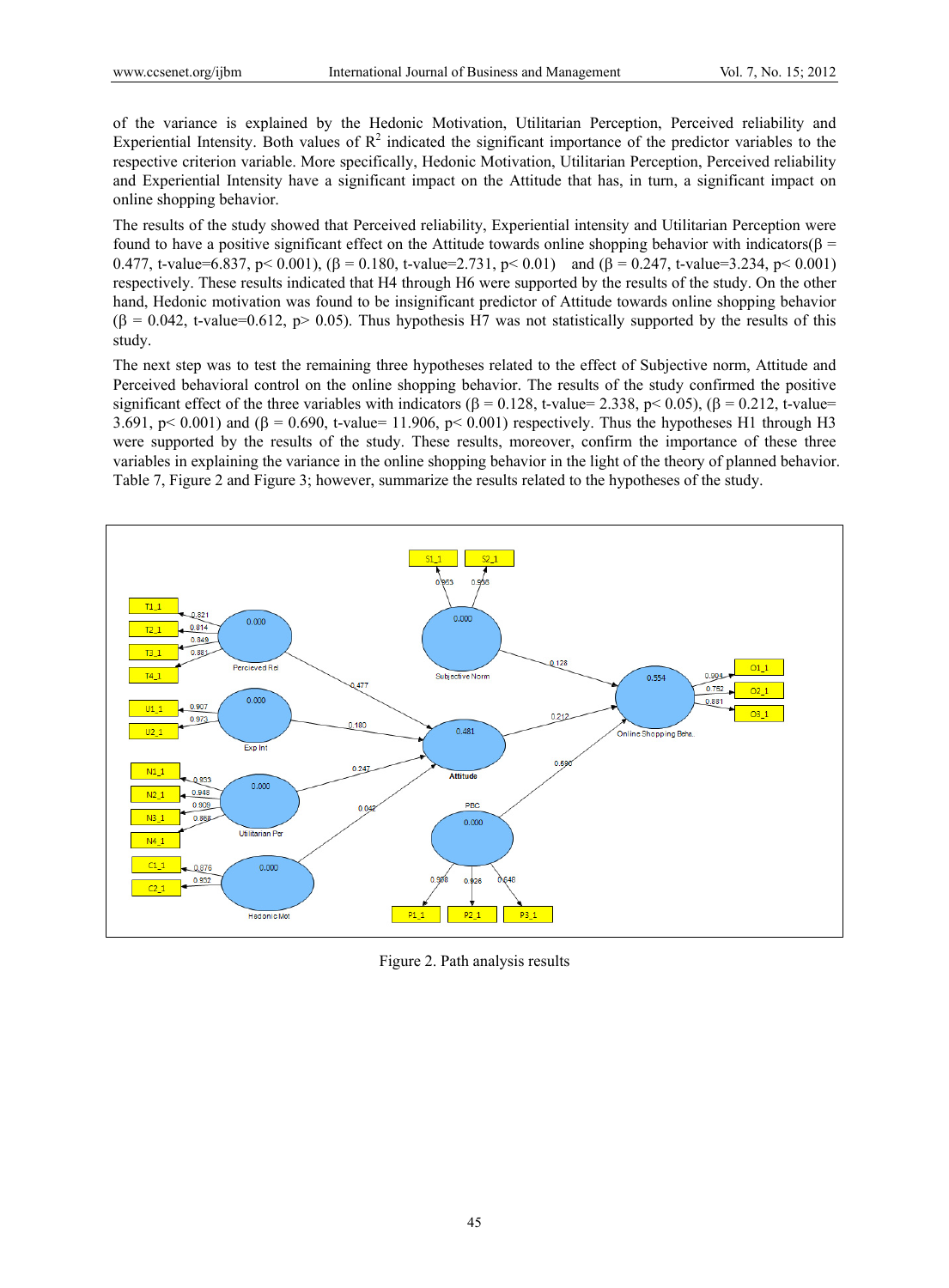

Figure 3. T-Values for the Path Analysis Results

|  | Table 7. Path coefficients and hypothesis testing |  |  |
|--|---------------------------------------------------|--|--|
|  |                                                   |  |  |

| Hyp            | Relationship                                                              | Path<br>Coefficient | T value | Decision   |  |
|----------------|---------------------------------------------------------------------------|---------------------|---------|------------|--|
| H1             | Subjective norm --> Online shopping behavior                              | $0.128*$            | 2.338   | Supported  |  |
| H <sub>2</sub> | Attitude towards online shopping --> Online<br>shopping behavior          | $0.212***$          | 3.891   | Supported  |  |
| H <sub>3</sub> | Perceived behavioral control --> Online<br>shopping behavior              | $0.590***$          | 11.906  | Supported  |  |
| H4             | Perceived reliability --> Customers' attitude<br>towards online shopping  | $0.477***$          | 6.837   | Supported  |  |
| H5             | Experience intensity --> Customers' attitude<br>towards online shopping   | $0.180*$            | 2.731   | Supported  |  |
| H6             | Utilitarian perception --> Customers' attitude<br>towards online shopping | $0.247***$          | 3.234   | Supported  |  |
| H7             | Hedonic motivation --> Customers' attitude                                | 0.042               | 0.612   | <b>Not</b> |  |
|                | towards online shopping                                                   |                     |         | Supported  |  |

\*\*\*: p<0.001, \*\*: p<0.01, \*: p<0.05

# **6. Discussion, Conclusion and Implication**

Due to the ongoing ICT revolution reflected in the rapid advancements of technology and information frames, retailing has witnessed a dramatic shift from the traditional store-based shopping to during the o'clock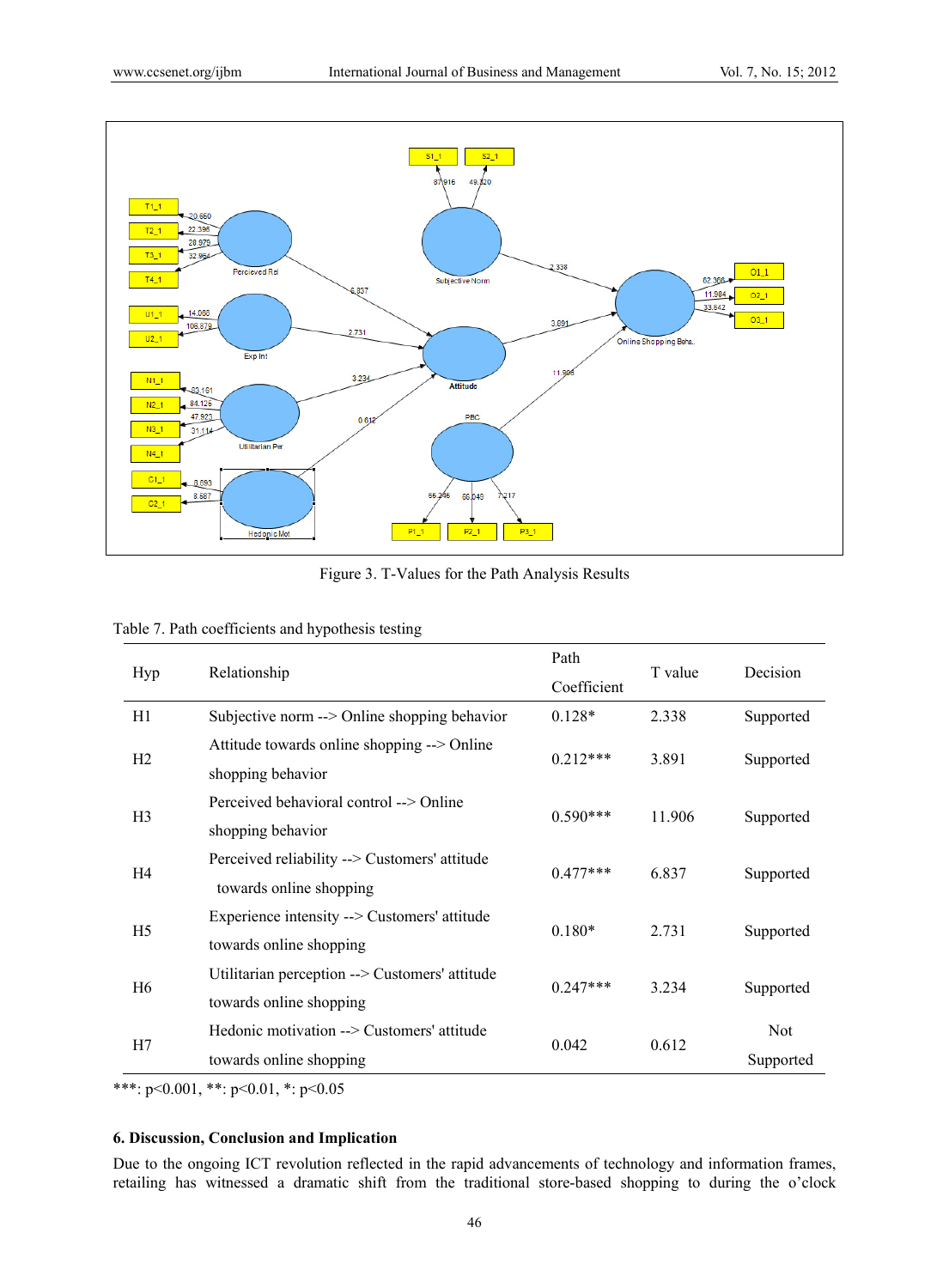web-based retailing. Additionally, the wave of globalization has changed the form of all the operations including the consumption styles of the customers. Due to that, customers can seek their choices regarding the specifications and functionality online within a large pool of global products portfolio.

The statistical results were, in general, consistent with the previous findings related to the online shopping intention of the customers. The results showed that subjective norms have a significant influence on the decision making process, in general, and online shopping intention in particular. These results are in line with the findings of Wang (2007) and Yulihasri et al. (2011). In a similar way, the results of the study confirmed the role of attitude towards the intention to online shopping. These findings corroborated the findings of many researchers (such as Wang, 2007; Abdul-Muhmin, 2011). Our results, moreover, concluded the significant effect of perceived behavior control on the intention to shop online. This conclusion is in line with that of Wang (2007) and Hsieh and Liao (2011). In general, the positive significant effect of the subjective norms, attitude towards online shopping and the perceived behavioral control was confirmed indicating the higher the level of these variables, the higher the customer's intention to shop online. In addition to that, the perceived behavior control has the highest power in predicting the intention to online shopping when compared to the subjective norms and the attitude of customers towards online shopping.

The results of this study also show that perceived reliability significantly affect the customers' attitude towards online shopping. These findings were in line with the previous research that have clearly illustrated the importance of security pertains to trust and confidence in the issues of transaction medium and privacy (Sahney et al., 2008). The main concern of the customers is to receive the right quality and the right quantity within the promised time frame (Alam et al., 2008). The study carried out by Naveed and Eddaoudi(2009) specified that the trust in online retailing can influence the customers' online shopping decisions.

This study, moreover, confirmed the positive impact of experience on the customers' intention towards online shopping. This findings goes well with the argument made by Hsieh and Liao(2011) that experience can reduce the time needed to search for information and then subsequently increase the likelihood of online purchase. Additionally, it was argued by Morganosky and Cude(2000) that the more experience is the customer in shopping online, the more will be his intention to purchasing online.

This study has confirmed the findings of the previous research with regards to the effect of utilitarian perception on the consumers' decision related to the online shopping.In addition to that, usefulness has been found to be linked with perceived utilitarian and its influence on the customers' attitude towards online shopping has been confirmed (Liu & Forsythe, 2010; Yulihasri et al., 2011).

In contrast to the findings of the previous existing literature, the findings of this study show that hedonic motivation has no significant effect on the attitude towards online shopping among the MBA students. These findings, however, contradicted the conclusion drawn by many researchers such as Liu and Forsythe (2010), Sahney et al. (2008) and Sojung and Matthew (2011), which states that the enjoyable experience of the customer influences his or her decision regarding the online shopping.

Generally, the findings of this study might be of value to the practitioners especially those concerning about the marketing issues and business growth. This study could answer questions such as what are the factors that might affect the attitude of the future generations and how can the attitude, subjective norms and the perceived behavioral control affect the intention towards online shopping.

As with other studies dependent on the survey questionnaires to collect the data, this study had some limitations. For example, since the respondents of this study were the MBA students, drawing a generalized conclusion about the market consumer's behavior can be questionable. Future studies should expand the sample of the study to well-represent the population with different customers' segments having different shopping style.

## **References**

- Abdul-Muhmin, A.G. (2011). Repeat Purchase Intentions in Online Shopping: The Role of Satisfaction, Attitude, and Online Retailers' Performance. *Journal of International Consumer Marketing, 23*, 5-20. http://dx.doi.org/10.1080/08961530.2011.524571
- Ajzen, I. (1991). The theory of planned behavior. *Organizational Behavior and Human Decision Processes, 50*, 179-211. http://dx.doi.org/10.1016/0749-5978(91)90020-T
- Ajzen, I., & Driver, B. L. (1992). Applications of the theory of planned behavior to leisure choice. *Journal of Leisure Research, 24,* 207-224.
- Ajzen, I., & Madden, T. J. (1986). Prediction of goal-directed behavior: Attitudes, intentions, and perceived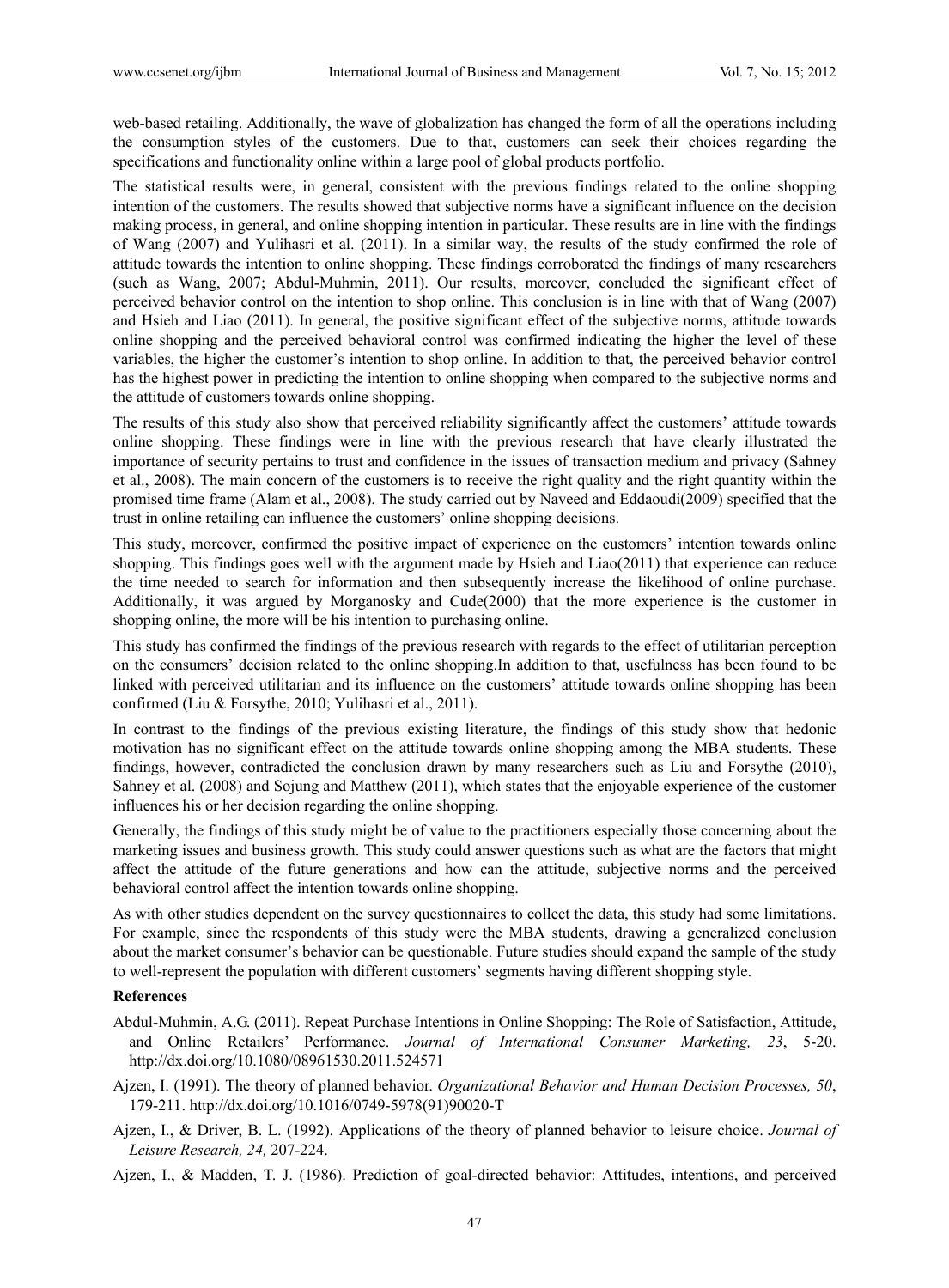behavioral control. *Journal of Experimental Social Psychology, 22*, 453-474. http://dx.doi.org/10.1016/0022-1031(86)90045-4

- Alam, S.S., Bakar, Z., Ismail, H.B., & Ahsan, M.N. (2008). Young consumers online shopping: an empirical study. *Journal of Internet Business, 5*, 81-98.
- Arbuckle, J. (2006). Amos 7.0 *User's Guide*. Amos Development Corporation: Spring House.
- Armstrong, J., & Overton, T. S. (1779). Estimating nonresponse bias in mail surveys. *Journal of Marketing Research, 16*, 396-402.
- Barclay, D., Higgins, C., & Thompson, R. (1995). The Partial Least Squares (PLS) Approach to Causal Modeling: Personal Computer Adoption and Use as an Illustration. *Technology Studies, 2*(2), 285-314.
- Bentler, P.M. (2006). *EQS 6 structural equations program manual*. Encino, CA: Multivariate Software.
- Chen, S.J., & Chang, T.Z. (2003). A descriptive model of online shopping process: some empirical results. *International Journal of Service Industry Management, 14*(5), 556-569. http://dx.doi.org/10.1108/09564230310500228
- Chin, W. W. (1998). The partial least squares approach to structural equation modeling. In G. A. Marcoulides, *Modern methods for business research*. Mahwah: Lawrence Erlbaum, 295-336.
- Chiu, C.M., Chang, C.C., Cheng, H.L., & Fang, Y.H. (2008). Determinants of customer repurchase intention in online shopping. *Online Information Review, 33*(4), 761-784. http://dx.doi.org/10.1108/14684520910985710
- Chow, W.S., & Chan, L.S. (2008). Social network and shared goals in organizational knowledge sharing. *Information Management, 45*(7), 24-30. http://dx.doi.org/10.1108/14684520910985710
- Compeau, D.R., Higgins, C.A., & Huff, S. (1999). Social Cognitive Theory and individual Reactions to Computing Technology - A Longitudinal-Study. *MIS Quarterly, 23*(2), 145-158. http://dx.doi.org/10.2307/249749
- Demangeot, C., & Broderick, A. J. (2007). Conceptualizing consumer behaviour in online shopping environments. *International Journal of Retail & Distribution Management, 35*(11), 878-894. http://dx.doi.org/10.1108/09590550710828218
- Dennis, C., Morgan, A., Wright, L.T., & Jayawardhena, C. (2010). The influences of social e-shopping in enhancing young women's online shopping behavior. *Journal of Customer Behaviour, 9*(2), 151-174. http://dx.doi.org/10.1362/147539210X511353
- Fattahi, S. (2010). Sustainable consumption and purchase intention. *Applying the theory of planned behavior*. University Multimedia Malaysia. Retrieved from www.vlib.uum.edu.my
- Fishbein, M., & Ajzen, I. (1975). *Belief, Attitude, Intentions and Behavior: An Introduction to Theory and Research, Reading, MA*. Addison-Wesley, Boston, Massachusetts.
- Fornell C., & Larcker, D.F. (1981). Evaluating structural equation models with unobservable variables and measurement error. *Journal of Market Research, 18*(1), 39-50. http://dx.doi.org/10.2307/3151312
- Fornell, C., & Cha, J. (1994). Partial least squares. In R. P. Bagozzi (Ed.), *Advanced methods of marketing research*. Cambridge: Blackwell. pp. 52–78.
- Geisser, S. (1975). A predictive approach to the random effect model. *Biometrika, 6*1(1), 101–107. http://dx.doi.org/10.1093/biomet/61.1.101
- Götz, O., Liehr-Gobbers, K., & Krafft, M. (2011). Evaluation of Structural Equation Models Using the Partial Least Squares (PLS) Approach. In V. E. Vinzi, W.W. Chin, J. Henseler, & H. Wang (Eds), *Handbook of Partial Least Squares: Concepts, Methods and Applications*. Germany. Springer-Verlag, 691-711.
- Hair, J.F., Black, W.C., Babin, B.J., & Anderson, R.E. (2010). *Multivariate Data Analysis*. Upper Saddle River, NJ: Prentice-Hall.
- Hansen, T. (2008). Consumer values, the theory of planned behaviour and online grocery shopping. *International Journal of Consumer Studies, 32*, 128–137. http://dx.doi.org/10.1111/j.1470-6431.2007.00655.x
- Hsieh, J.Y., & Liao, P.W. (2011). Antecedents and moderators of online shopping behaviour in undergraduate students. *Social Behavior and Personality, 39*(9), 1271-1280. http://dx.doi.org/10.2224/sbp.2011.39.9.1271
- Jun, G., & Jaafar, N.I. (2011). A Study on Consumers' Attitude towards Online Shopping in China. *International Journal of Business and Social Science, 2*(22), 122-132.